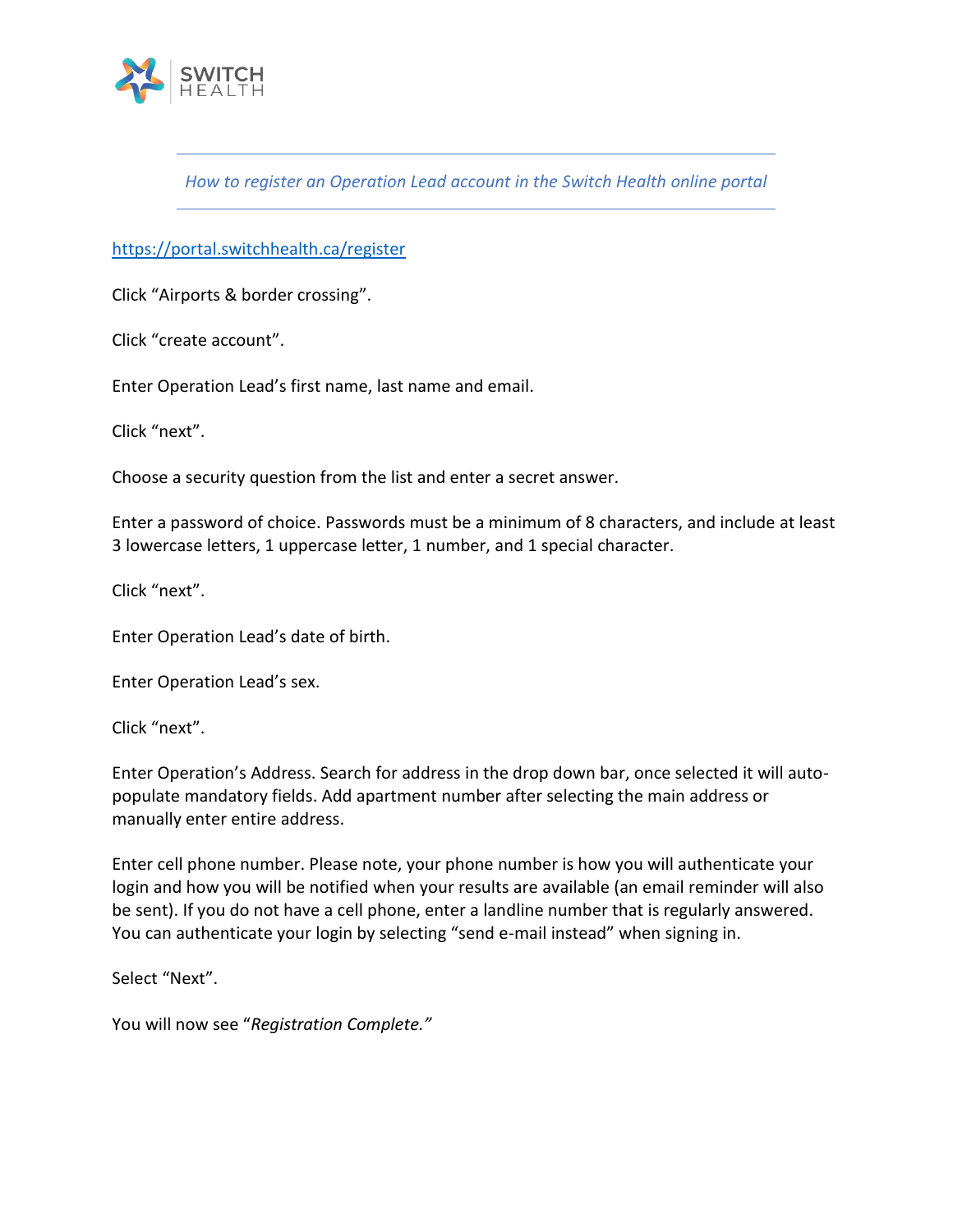

*How to add a "dependant"*

Continue to login.

You will be sent an SMS with a 6-digit security code to verify your login. When logging in after an account is created, you will have the option to choose "send in email instead".



Enter the code and click "Log in".

This will take you to the main portal.

To add temporary foreign workers, select "Dependents" on the left panel.



Click *add dependent* in the right corner.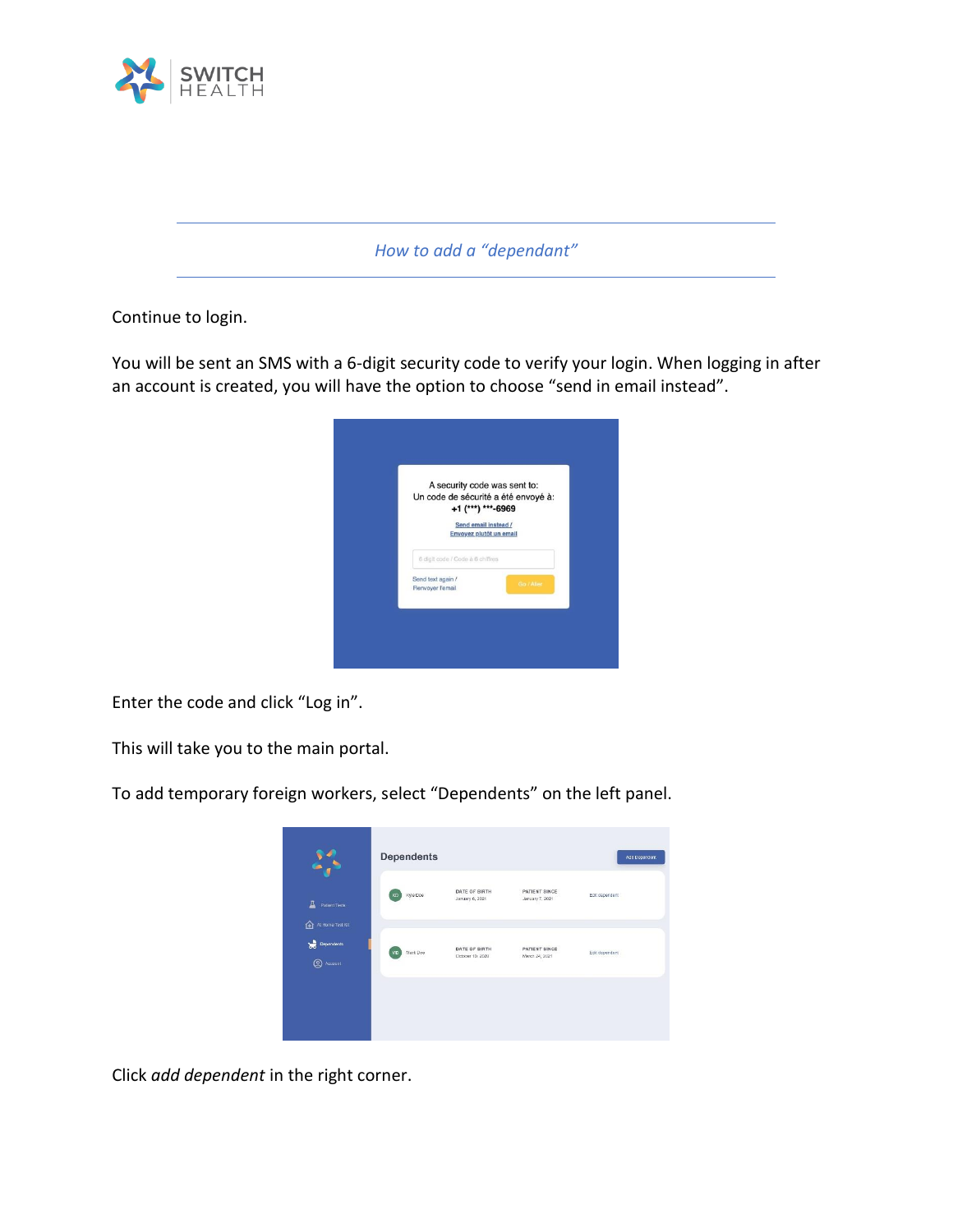

Enter required information.

Click save.

*How to assign a serial number for the dependent*

Begin by logging into your portal with the Operation Lead account information.

Ensure all dependents have been added properly. If you make a mistake, you can edit the information by selecting "edit dependent" next to name.

Click "At Home Test Kit" on the left-side panel.



Click "Continue"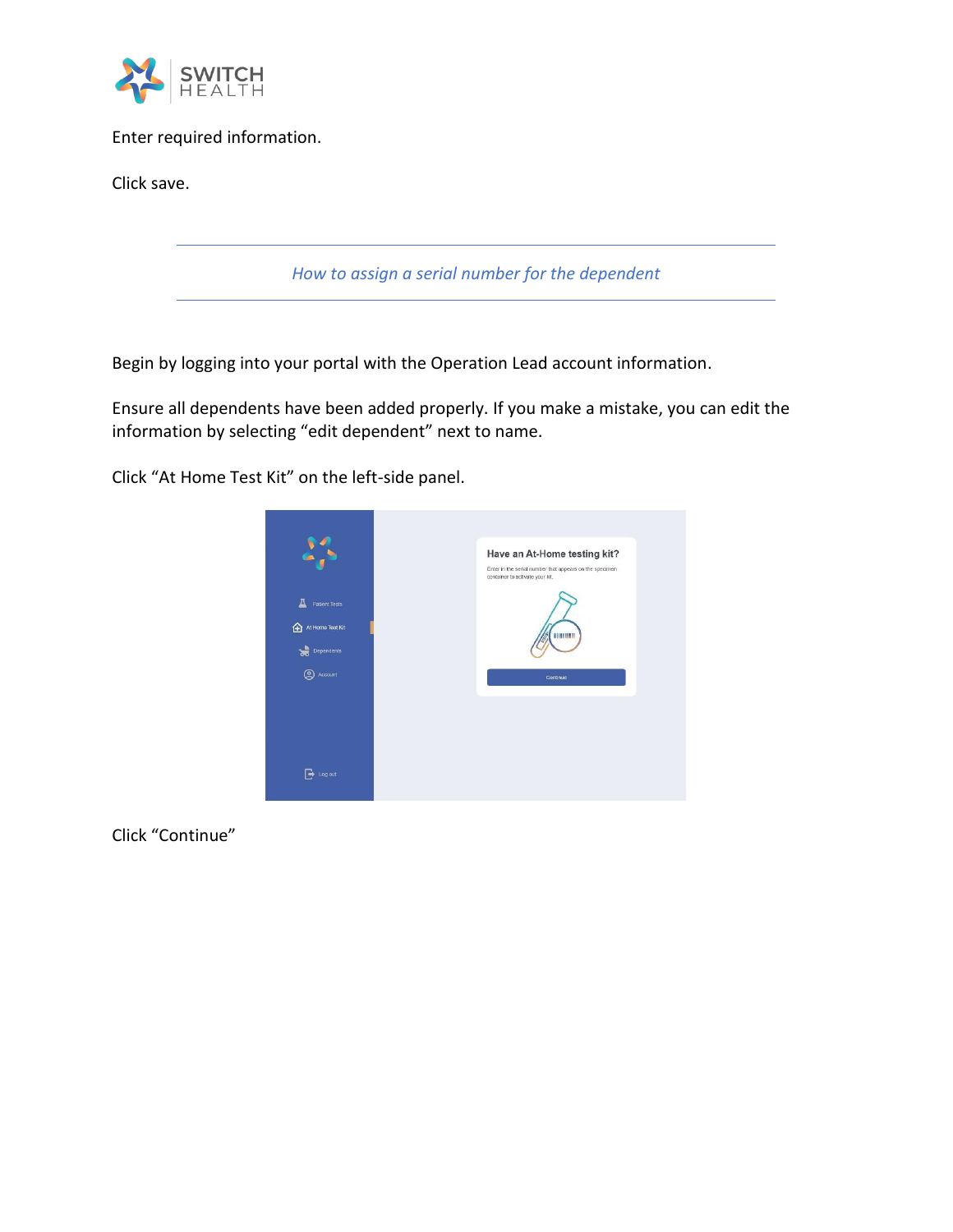

|                                            | Enter the barcode digits found<br>on the container                                   |  |
|--------------------------------------------|--------------------------------------------------------------------------------------|--|
| A<br>Patient Tests                         |                                                                                      |  |
| क़<br>At Home Test Kit<br>ਲੇ<br>Dependents | HILLER                                                                               |  |
| ౷<br>Account                               | We see you have dependents. Who will be taking the test?<br>Jane Doe<br>$\checkmark$ |  |
|                                            | Jane Doe<br>Kylo Doo                                                                 |  |
|                                            | <b>Mark Doo</b>                                                                      |  |
| Log out<br> →                              |                                                                                      |  |

Use the drop down under "Patient" to select the appropriate dependent and add the serial number from their Home Kit. The serial number can be found on the collection tube.

Click "Add".

Click "Try again later". *If you click start test, this will take you into the virtual telehealth portal. Please do not do this.* 



Go back to "Patient Tests".